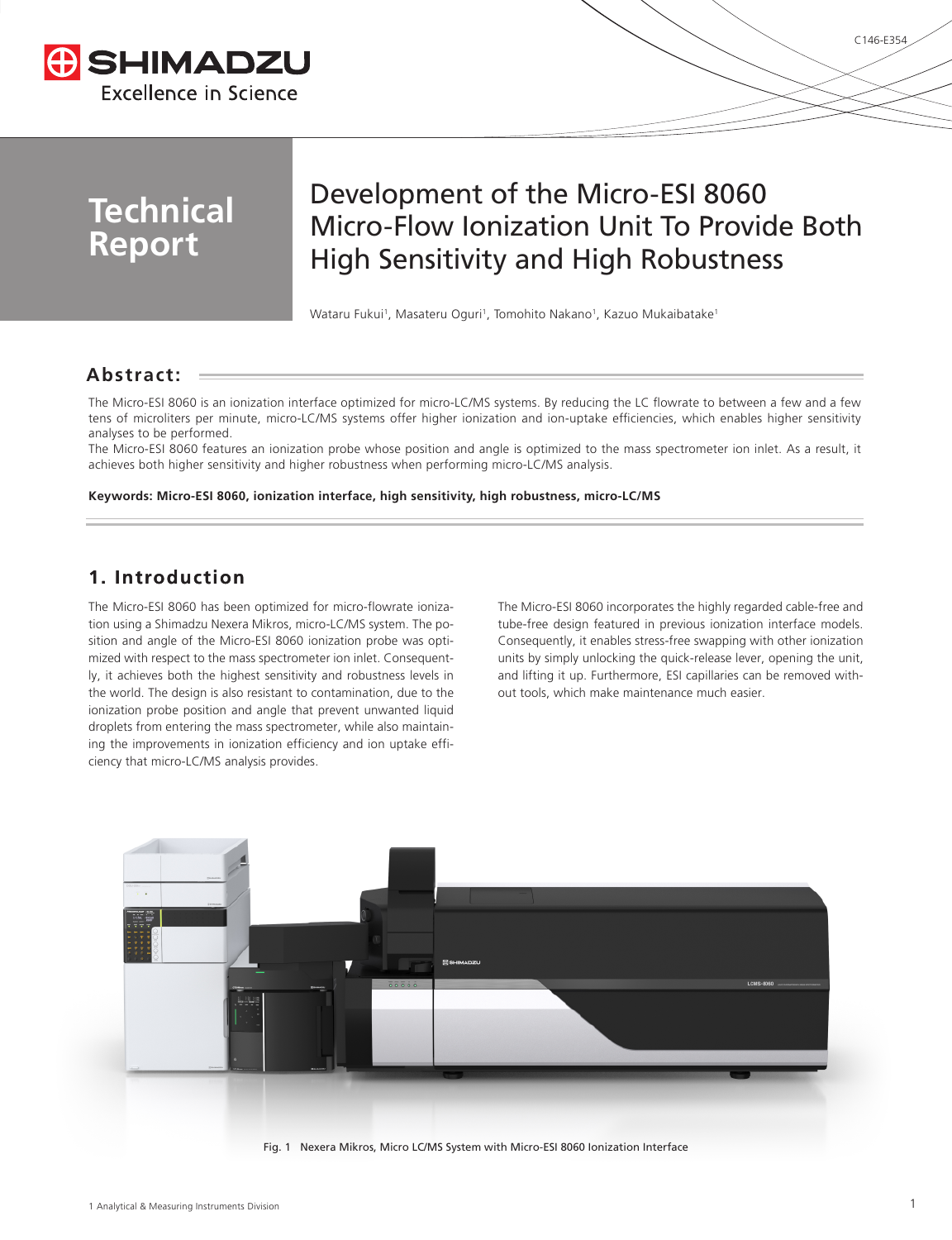# **2. Optimization of Probe Position and Angle**

During development of the Micro-ESI 8060, the position and angle of the ionization probe was optimized (Fig. 2). Optimization involved evaluating whether ion intensity increased, whether noise increased significantly, and whether service life decreased as the probe position and angle were adjusted to achieve the best possible balance between ion intensity and robustness.

Fig. 3 shows the relationship between probe angle and ion intensity, given an LC flowrate of 50 µL/min. It shows that if the angle between the ionization probe and the ion inlet is zero degrees, or in other words, when the ionization probe and ion inlet port are positioned opposite each other, then ion intensity is maximized, but noise is significantly increased. In contrast, noise decreases significantly when the ionization probe is oriented at a 30 or 45-degree angle with respect to the ion inlet. The signal-to-noise (S/N) ratio was best when the angle is 30 degrees.

In this way, we determined the Micro-ESI 8060 probe position and angle by evaluating the optimal probe position and angle for a variety of LC flowrates and samples.



Fig. 2 Items Adjusted for the Development of Micro-ESI 8060



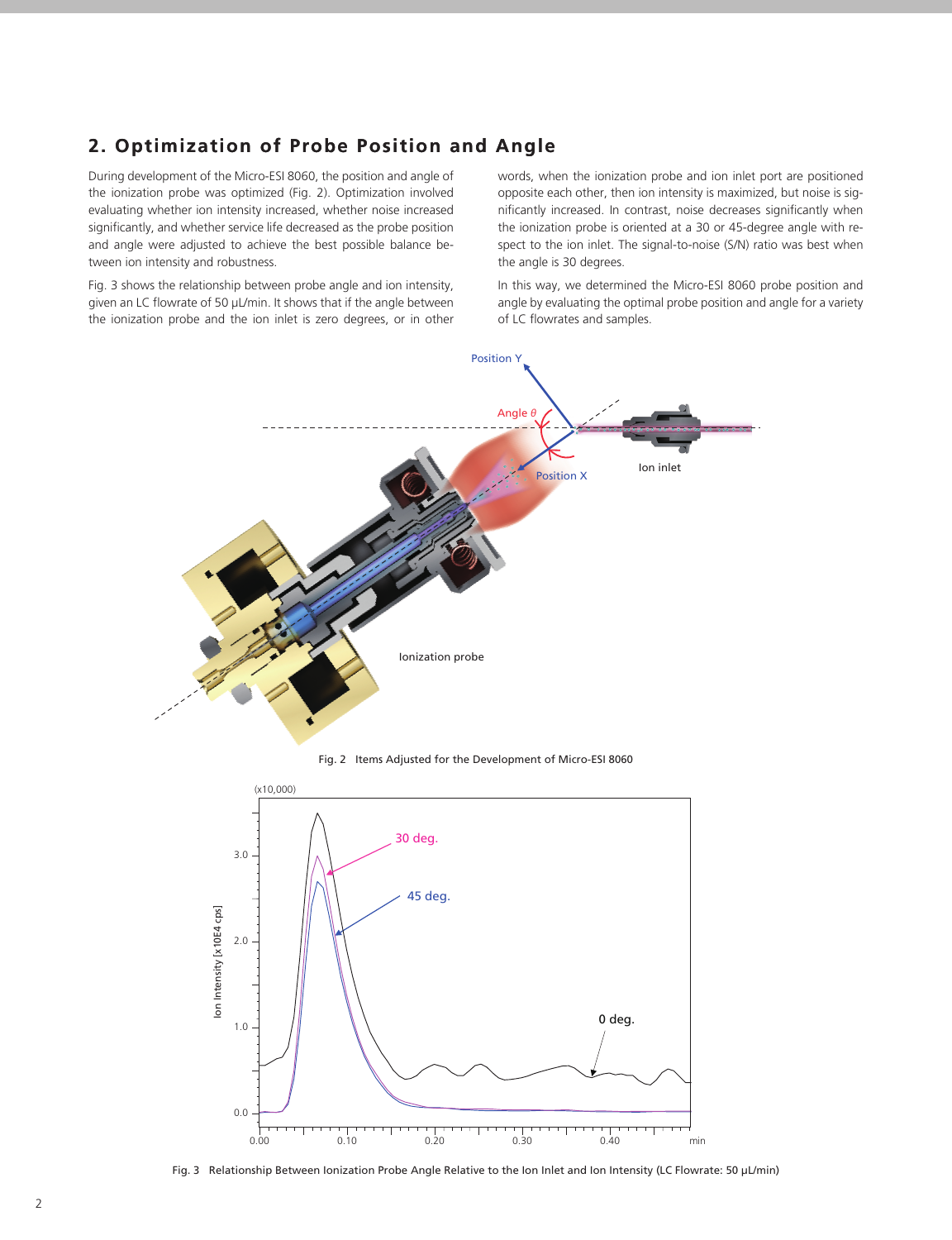## **3. Micro-ESI 8060 Features**

# **3-1. High Sensitivity**

As an example of its high sensitivity, a key feature of the Micro-ESI 8060, the following describes results from analyzing five lipid mediator components (LTD4, 20-HETE, 12-HETE, LTB4, and 5,6-DiHETE). The peak intensity for each of the components measured using a micro-LC/MS system (at an LC flowrate of 2 µL/min) with a Micro-ESI 8060 interface was compared to peak intensity measured using a semi-micro-LC/MS system (at an LC flowrate of 400 µL/min) with a standard ESI unit.

As shown in Fig. 4, the ion intensity measured using the micro-LC/MS system with a Micro-ESI 8060 interface was over ten times higher, and for some components up to 33 times higher, than measured using the semi-micro-LC/MS system with a standard ESI unit.

MRM chromatograms of each component are shown in Fig. 5. For each of the components, results from the micro-LC/MS system with a Micro-ESI 8060 interface are shown on the left and the results from the semi-micro-LC/MS system with a standard ESI unit on the right. In each chromatogram, results from injecting the samples are indicated in red and the blanks (blood plasma) in black. The micro-LC/MS system was able to detect all components, even at concentrations that were not detected by the semi-micro-LC/MS system. In the case of LTD4, in particular, the higher sensitivity of the micro-LC/MS system enabled detection of endogenous lipid mediators contained in the blood plasma analyzed as blank samples.







 $\frac{2}{3}$ Fig. 5 MRM Chromatograms of Lipid Mediators